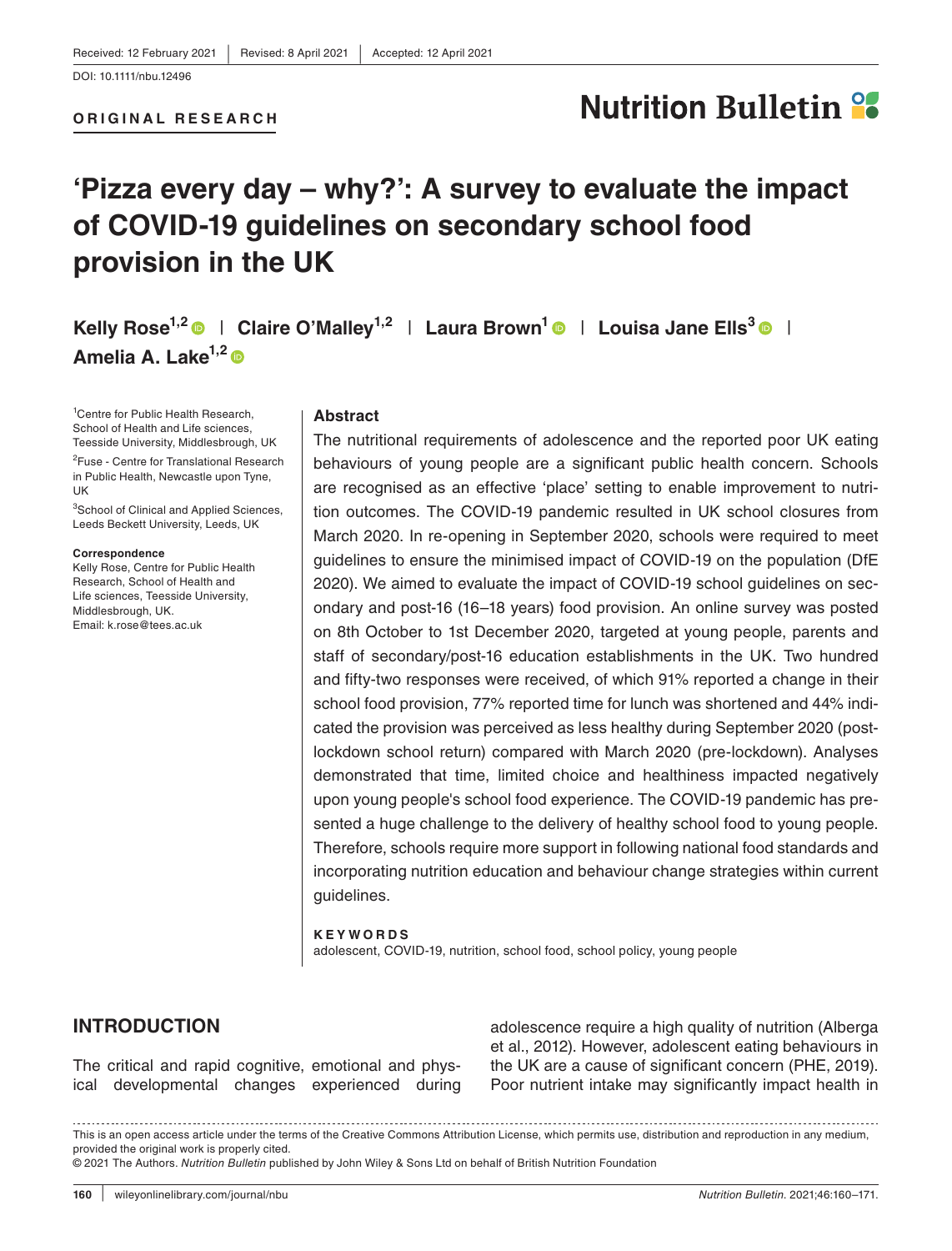the shorter- and longer-term, with malnourished young people more likely to suffer with psychosocial problems and less likely to perform well in school (Kim et al., 2016; Leyva et al., 2020; Story et al., 2009). Young people in the UK tend to consume the lowest number of vegetable and fruit portions, and highest proportions of free sugar in comparison with other age groups (PHE, 2019). Irregular eating patterns, skipping meals and habitually consuming foods high in fat, sugar and salt (HFSS) are also observed as cultural norms within adolescence (Taher et al., 2020).

#### **Impact of COVID-19 on young people's eating behaviour**

During and post-COVID-19 lockdown, young people reported varied experiences of eating behaviours. The absence of routine seemed to impact snacking habits and adverse mental health effects, more so in those from lower income households (Biteback, 2020). Public Health England (PHE, 2020) described the negative health impact of COVID-19 on dietary and activity habits. Children and young people with overweight/ obesity reported a significant increase in using food to manage their emotions, with many showing an awareness and concern for the heightened risk of COVID-19 due to obesity-related conditions (PHE, 2020). Indeed, the negative effects reported for children and young people's dietary intake, for example increased skipping of meals and a reduction of fruit and vegetable consumption, combined with a loss of education in school closures, raise concerns that children living in highly deprived communities will be the most disadvantaged in returning to school (Defeyter & Mann, 2020). Recommendations from the *Hungry for Change* report outlined the need for improved food environments (Biteback, 2020). The complexity of the influences involved in adolescent eating behaviours; provide challenges in improving nutrition and reducing obesity levels (Alberga et al., 2012; Jones et al., 2007). The negative health impacts associated with a high consumption of ultra-processed foods (Pagliai et al., 2020) mean significant changes to environmental structures and access to products high in saturated HFSS are critical to drive positive health change (Jones et al., 2007). Research shows young people prioritise factors including social time, autonomy, cost and convenience, and perceive unhealthy options as low risk to their health (Wills et al., 2018). These views, beliefs and cognitive changes may contribute to the ease of targeting opportunities from HFSS marketing (Murphy et al., 2020). Young people are influenced by their peers, and the perceived social undesirability of the consumption of healthy foods, in contrast to the pleasure associated with HFSS products, is a barrier to improving nutrition outcomes (Wills et al., 2018).

#### **The school setting in the role of young people's healthy food intake**

Poor school food provision is a further barrier to children and young people's healthy food intake (WHO, 2006), and without evaluation of the current UK school food standards established in 2015, it is challenging to assess its effectiveness (DfE, 2019; GNR, 2020; Rose et al., 2019). Schools are recognised as an effective 'place setting' to usefully and collaboratively intervene within school and community, to improve nutrition outcomes and reduce health inequalities (NAO, 2020). Incorporating whole systems approaches and multilevel interventions in schools to promote healthy eating has been associated with increased healthy food choices (Townsend & Foster, 2013). Prioritising healthy food provision and nutrition education as a consistent part of the school agenda can have a positive impact on children and young people's wellbeing, learning and academic performance (Rose et al., 2021; WHO, 2006), whilst addressing food insecurity (Defeyter & Mann, 2020).

In September 2020, schools reopened after the lengthy period of closure (March–July 2020). The Government guidance on re-opening provided information which would support schools in delivering school meals whilst ensuring year groups did not mix, and that each year group would remain in a 'bubble' (DfE, 2020). Advice included hygiene protocols, and for schools to consider staggered lunch sittings, or multiple serving areas. It acknowledged the limitations presented by the strict cleaning and social distancing measures, and suggestions were included to simplify lunch menus and reduce choice, recommending that a hot meal be offered when possible (School Food Plan Alliance, 2020; DfE, 2020). The School Food Standards (DfE, 2019) must be adhered to (School Food Plan Alliance, 2020), with the exception of academies established post-2010 and pre-2014, which are encouraged to follow the guidance (Rose et al., 2019). This research aimed to investigate the perceived impact of COVID-19 on school food provision for pupils aged 11–18 years, through an online questionnaire aimed at students, parents, school staff, exploring their experiences of school food choices before and after the first UK lockdown.

### **METHODS**

A cross-sectional online survey (Table S1) was developed to explore the views of young people aged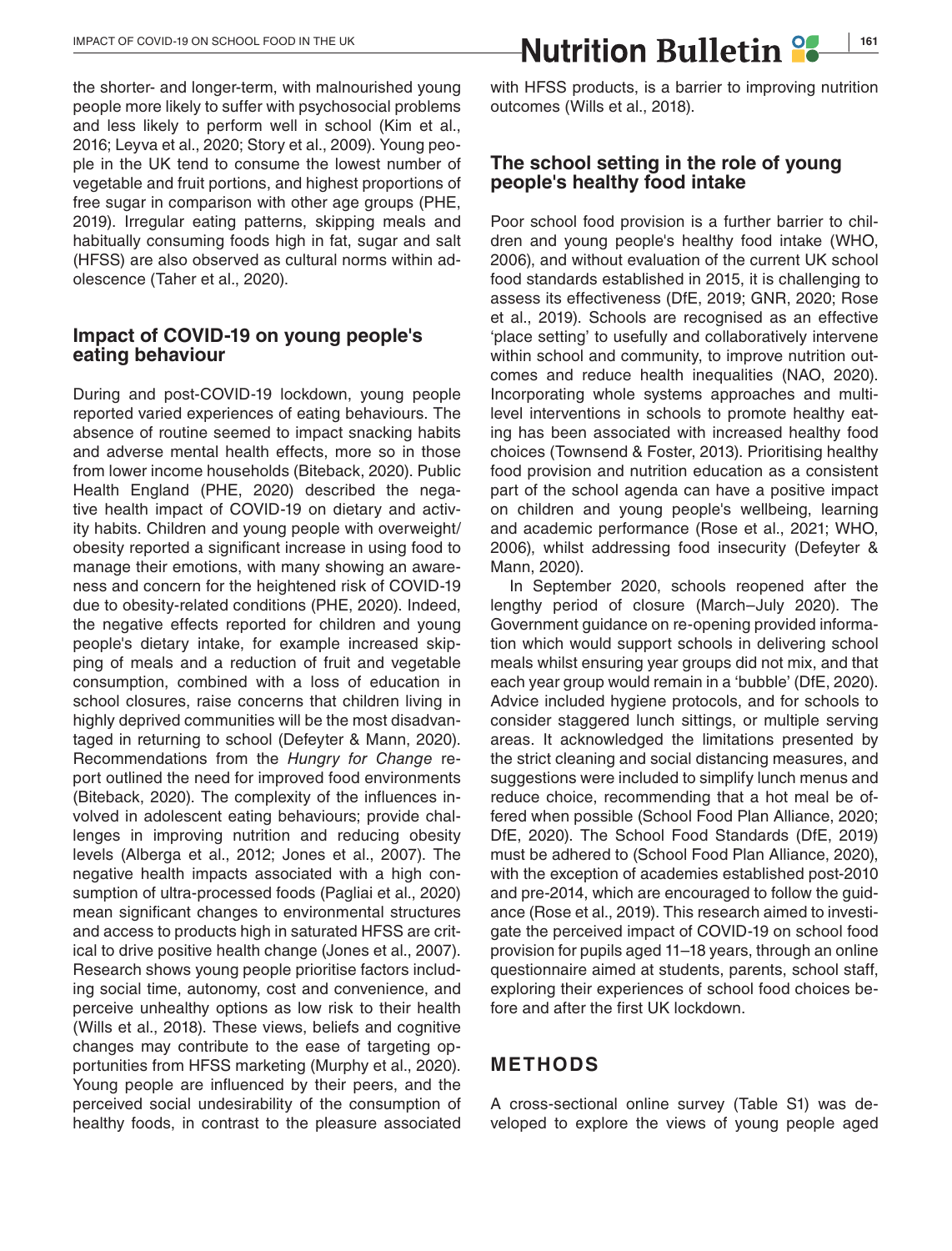## **162 | Nutrition Bulletin | 2000 | 2000 | 2000 | 2000 | 2005 ETAL.**

16–18 years, parents of young people (aged 11– 18 years) and staff in attendance of secondary or higher education (16–19 years) establishments in the UK, on school food choices following the COVID-19 school guidelines (DfE, 2020). The STROBE guidance for reporting of observational studies was followed (Von Elm et al., 2014).

Data collection took place between 8th October and 1st December 2020. A survey was developed (hosted on Jisc Online Surveys), and a snowball method was used through social media (Twitter, Facebook, Instagram). The survey was also shared via email (university colleagues, school contacts).

#### **Data analysis**

The survey comprised of 11 closed questions to identify the participants' demographic information (Table 1) and two free text questions. Descriptive analysis was conducted for all quantitative data fields, and thematic analysis was used to analyse all qualitative data arising from the free text fields (Braun & Clarke, 2006). The thematic analysis followed a structured approach (Braun & Clarke, 2006), with codes and themes assessed by researchers, COM and AAL, before reviewing and creating a thematic map of the analysis as shown in Figure 1.

### **RESULTS**

There were 252 respondents to the survey, the demographics of which are presented in Table 1. The majority of responses were from parents ( $n = 152, 60\%$ ), followed by staff ( $n = 61, 24%$ ) and young people (aged 16–18 years;  $n = 39, 16\%$ ). Although responses were gained from a range of ethnicities across the UK, the majority of responses were received from white British citizens, largely residing in the North East of England. Half of the survey respondents specified secondary academy as their education establishment, 36% indicated secondary school, with 16% from college or post-16 setting. Of the 252 respondents, 248 indicated lunch was provided in their education establishment. In the current study, an adapted socioecological model to include various levels of school food influences was used to describe and understand the views and perceptions of survey respondents (Story et al., 2009). Figure 2 displays the results as perceptions and views within the findings of the current study.

Ninety-one per cent of respondents stated that their school food *had* changed in September 2020 (post-lockdown), when compared to March 2020 (pre-lockdown). Twenty-three respondents stated

| <b>TABLE 1</b> | Demographic characteristics of survey respondents |  |
|----------------|---------------------------------------------------|--|
|----------------|---------------------------------------------------|--|

|                                                                    | Parent    | <b>Staff</b> | <b>Young person</b><br>16–18 years |
|--------------------------------------------------------------------|-----------|--------------|------------------------------------|
| Respondents, n (%)                                                 | 152 (60%) | 61 (24%)     | 39 (16%)                           |
| Geographical location (%)                                          |           |              |                                    |
| North East                                                         | 88%       | 46%          | 73%                                |
| North West                                                         | 5%        | 10%          | 6%                                 |
| East Midlands                                                      | $1\%$     | 14%          | 8%                                 |
| West Midlands                                                      | 0         | 3%           | 0                                  |
| South East/<br>London                                              | 5%        | 17%          | 14%                                |
| South West                                                         | 0         | 3%           | 0                                  |
| Northern Ireland                                                   | 0         | 2%           | 0                                  |
| Scotland                                                           | $1\%$     | 3%           | 0                                  |
| Wales                                                              | 0         | 2%           | 0                                  |
| Ethnicity, $n$ $(\%)$                                              |           |              |                                    |
| White English/<br>Welsh/<br>Scottish/<br>Northern<br>Irish/British | 141 (93%) | 51 (84%)     | 32 (82%)                           |
| Peruvian                                                           | $1(1\%)$  | 0            | 0                                  |
| North African/<br>Asian/white<br>English                           | 1(1%)     | 0            | 0                                  |
| Egyptian and<br>Italian                                            | 0         | 0            | 1(3%)                              |
| Any other white<br>background                                      | $1(1\%)$  | 4(7%)        | 0                                  |
| Arab                                                               | $1(1\%)$  | 0            | 0                                  |
| Black/African/<br>Caribbean/<br><b>Black British</b>               | 5(3%)     | 0            | 5(13%)                             |
| Indian                                                             | 0         | 3(5%)        | 0                                  |
| Pakistani                                                          | 1(1%)     | 1(2%)        | 0                                  |
| White and Asian                                                    | 0         | 1 $(2%)$     | 1(3%)                              |
| White and Black<br>African                                         | 1(1%)     | 0            | 0                                  |
| White Gypsy or<br><b>Irish Traveller</b>                           | 0         | 1(2%)        | 0                                  |
| Educational establishment, n (%)                                   |           |              |                                    |
| Secondary<br>academy                                               | 88 (58%)  | 31 (51%)     | 6(15%)                             |
| Secondary<br>school                                                | 53 (35%)  | 30 (49%)     | 9(23%)                             |
| College                                                            | 7(5%)     | 0            | 17 (44%)                           |
| Post-16                                                            | 4(3%)     | 0            | 7 (18%)                            |

no change, and of these six added comments suggesting improvements could be made to their school food provision, with regard to time, healthier or specific dietary choices and dining room arrangements.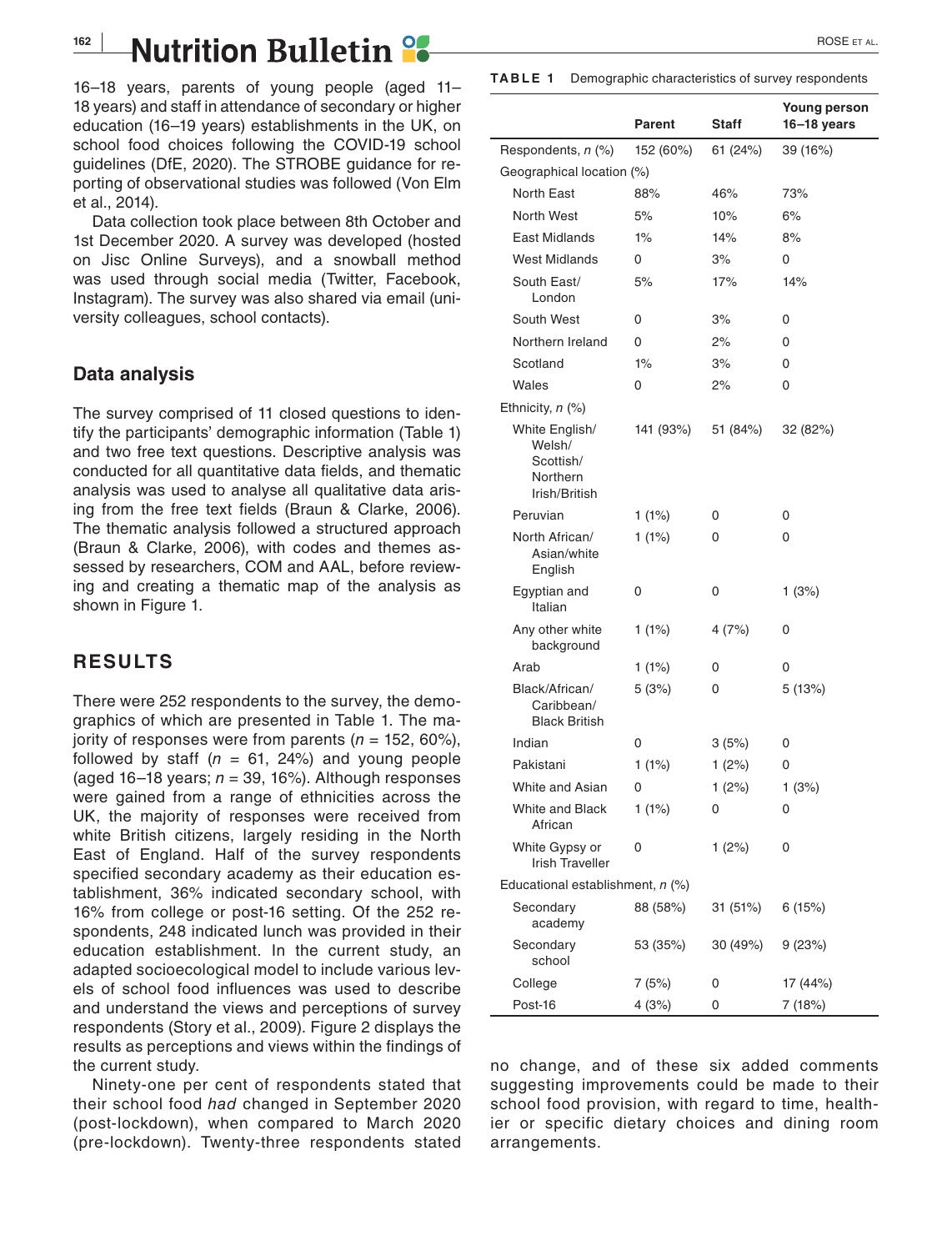**FIGURE 1** Thematic map of analysis; parents, staff, student's views [Colour figure can be viewed at [wileyonlinelibrary.](www.wileyonlinelibrary.com) [com\]](www.wileyonlinelibrary.com)

## **IMPACT OF COVID-19 ON SCHOOL FOOD IN THE UK <b>NUTRITION** Bulletin<sup>9</sup>







Statements or suggestions from respondents who indicated 'no change' to school food provision as a result of COVID-19 guidelines.

> I don't think there has been any changes in terms of nutrition and availability, it was poor before Covid and continues to be poor after. Sadly what is served in the school canteen does not mirror the messages delivered in food lessons… ID: 6522729 (staff)

> More healthy choices. Needs to be more choice for vegetarians/vegans ID: 7433009 (parent)

> More gluten free options. Food available at break times. ID: 8500995 (parent)

Where respondents reported change, 77% indicated that lunchtime had been shortened in September 2020, with 44% reporting that school food provision was less healthy, and 50% reporting no change to the healthiness to school food provision between March and September 2020.

#### **Views and suggestions on school food provision post-COVID-19**

Three main themes emerged from the overall survey data: 'longer time to eat', 'reduced menu and grab items', 'could be healthier', as shown in Figure 1. The results demonstrate the most important factor for all categories of respondents (student, parents and staff) was choice (Tables 2 and 3). In addition, multiple comments were made referring to specific dietary requirements not being catered for in the school provision, and sustainability with regard to increased use of plastic packaging. Table 2 demonstrates the factors deemed important, as observed from the free text responses to question 13: 'In your view how could school food experience be improved?' There was a total of 163 responses ( $n = 21$  students,  $n = 107$  parents, *n* = 35 staff). More choice was a common factor, holding most importance to students in this section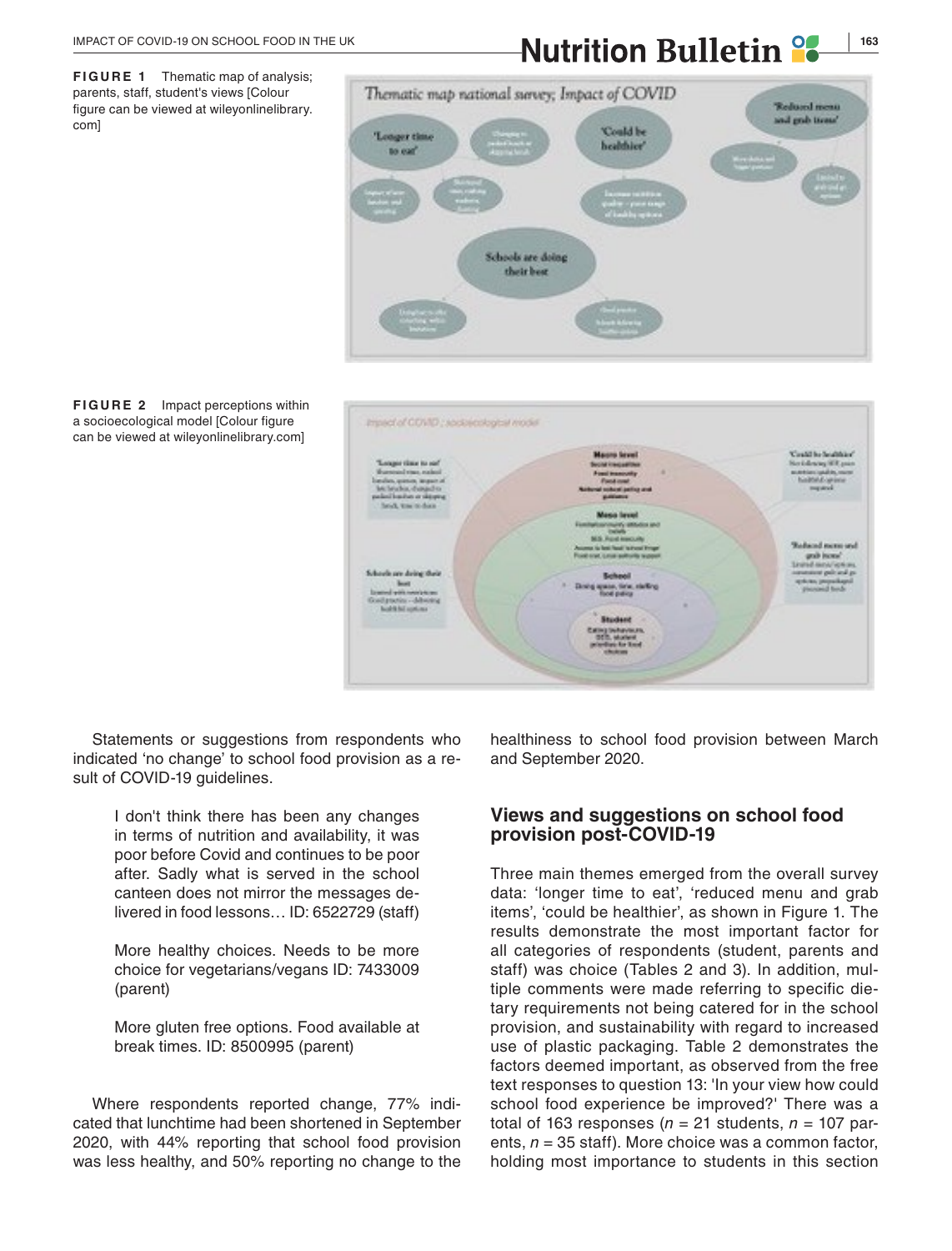**TABLE 2** Question 13: Responses to 'In your view how could school food experience be improved?' (*n* = 163 total responses)

| <b>Emerging</b><br>themes                          | Parents, n<br>$(\%)$ | Staff, n<br>(%) | Students,<br>n (%) |
|----------------------------------------------------|----------------------|-----------------|--------------------|
| More choice                                        | 33 (31%)             | 9 (24%)         | 11 (55%)           |
| More time                                          | 34 (34%)             | 9(24%)          | 4(20%)             |
| More healthy<br>options                            | 23 (22%)             | 8(22%)          | 5(25%)             |
| Hot/sit-down meal                                  | 13 (12%)             | 7 (19%)         | 0                  |
| Dining room/<br>space                              | 4(4%)                | 5(13%)          | 0                  |
| Specific dietary,<br>vegetarian/<br>ethnic options | 5(5%)                | 1(3%)           | 4 (20%)            |
| Moved to packed<br>lunch/skipping<br>lunch         | 12 (32%)             | 1(3%)           | 1(3%)              |
| Cost                                               | 4 $(4%)$             | 1 (3%)          | 1(3%)              |
| Sustainability/less<br>plastic                     | 3(3%)                | 0               | 1 (3%)             |
| Positive<br>comments                               | 2(2%)                | 1(3%)           | 0                  |

**TABLE 3** Question 14: 'Any other comments about the changes to your school food provision?' (*n* = 112 responses)

| <b>Emerging themes</b>                        | Parents, n<br>(%) | Staff, n<br>(%) | Students.<br>n (%) |
|-----------------------------------------------|-------------------|-----------------|--------------------|
| Limited choice                                | 45 (62%)          | 18 (67%)        | 8(67%)             |
| Poor nutritional<br>quality                   | 17 (23%)          | $8(30\%)$       | 3(25%)             |
| Hot/ sit-down meal                            | 14 (19%)          | 5(18%)          | 1(8%)              |
| Time                                          | 0                 | 2(7%)           | 0                  |
| Changed to<br>packed lunch/<br>skipping lunch | 13 (18%)          | 0               | 0                  |
| Positive comments                             | 9(12%)            | 2(7%)           | 0                  |

of the survey (55%; vs. parents 31%, staff 24%). Creating more time to consume lunch was of particular importance to parents (34%) with staff showing equal concern in relation to time and choice, closely followed by 'more healthy options' (22%). Parents referred to their child missing lunch or swapping to home brought packed lunches often (32%). Students were concerned about time to a lesser degree, with healthier options factored as being more important (25%), followed by 'more veggie/vegan options' and time as equal priorities (20%).

Table 3 provides the priorities as observed from question 14, eliciting free text responses: 'Any other comments about the changes to your school food provision?' There was a total of 112 responses (*n* = 12 students,  $n = 73$  parents,  $n = 27$  staff). The limited menus

and choice as a result of COVID-19 guidelines featured as the most adverse aspect of the changes to all three categories of respondents (parents 62%, staff and students 67%). Poor nutritional quality as a result of the changes to school meals was secondary to 'choice' for all respondents, and most frequently mentioned by staff respondents (30%) followed by students (25%) and parents (23%).

Student respondents valued choice as the most important factor, with healthy options and time as secondary factors. Interestingly, time was deemed as the most important factor by parent respondents in question 13 (Table 1), closely followed by choice, and thirdly healthy options. Staff respondents deemed choice and time of equal importance, closely followed by healthy options.

#### **Longer time to eat**

Parents expressed concerns about time in response to the question around 'how to improve the food experience'. Concerns about shortened lunchtimes and the impact of late lunches caused some young people to change to packed lunches brought from home or skipping lunch altogether.

> My youngest has to eat her dessert first to allow her meal to cool enough, as they have only 30 minutes to queue, be served, eat, vacate. This doesn't encourage healthy options being eaten as a priority ID: 6118251 (parent)

> My daughter now eats pizza at morning break because it's hot and it takes so long to get food at lunchtime by the time she's finished lunch is over… lunch is now a packet of crisps which is pretty awful… ID: 6193639 (parent)

> Due to shorter lunch times - child now going without school lunch ID: 6145187 (parent)

Of the staff who provided free text responses, time was a concern due to rushing the students to eat lunch quickly to make sure everyone eats in their respective bubbles, and that time for cleaning was factored in.

> Longer periods of time to eat. Bubbles are rushed through in 5 mins and some getting pushed out after just arriving in the dinner hall. Pupils could take their lunch back to bubble locations then outside. ID: 6127271 (staff)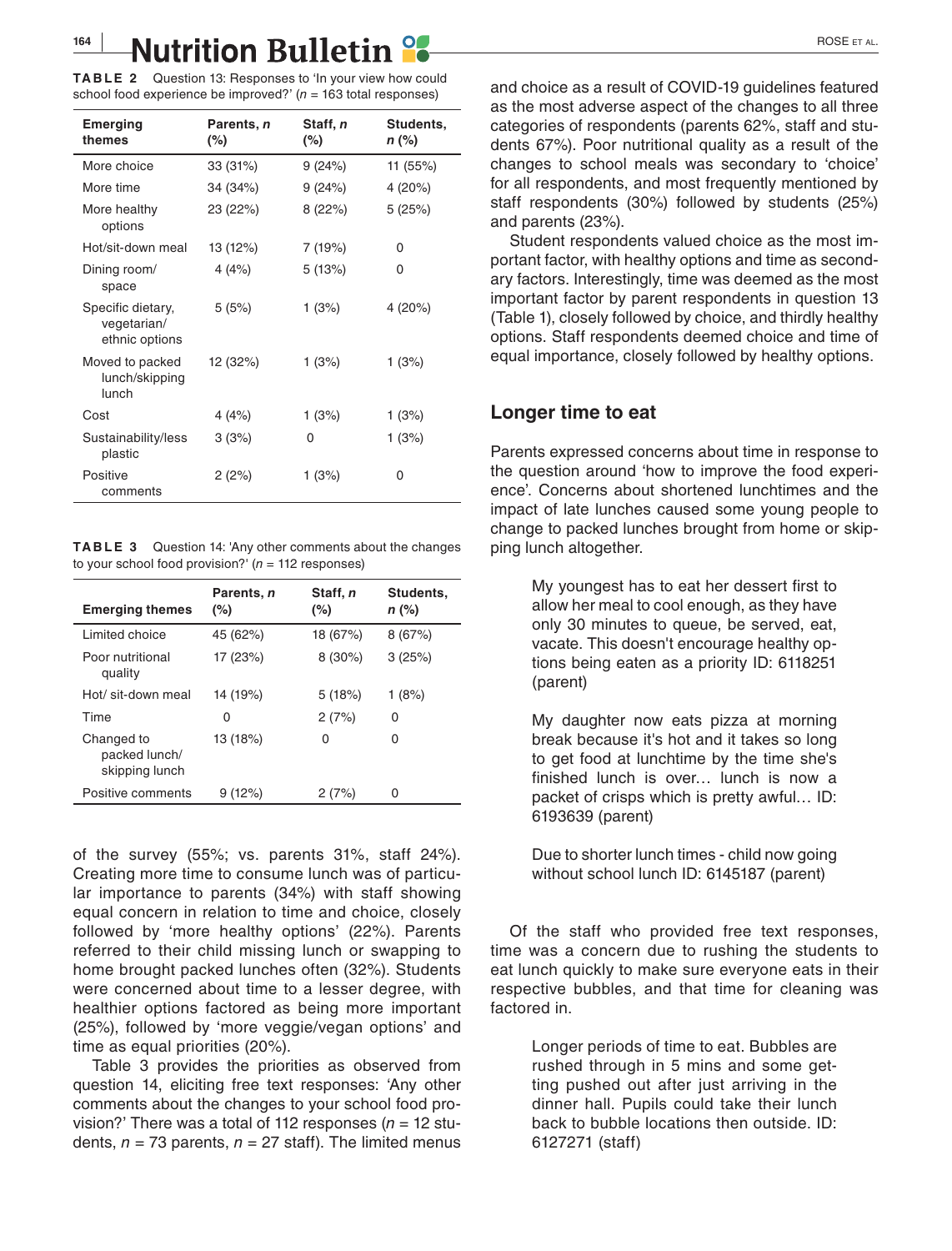Lunch time has been reduced to 30 mins and only Year 7 and 6th form students are now entitled to a hot lunch…needs to be extended as students do not have time to eat, fill up water bottles and/or use the toilets… ID: 6582219 (staff)

Shorter time to each. VI formers encouraged to go off site which often means they are eating fast food and energy drinks' ID: 6141434

The student respondents, in contrast to parents and staff, commented on time to a lesser degree than choice and healthiness; however, frustrations with queuing and suggestions for a longer lunchtime were expressed in the data.

> Longer lunch breaks. Currently 30 mins, with 20 mins stood queueing for food ID: 6122858 (student)

> Extend lunch time as queuing takes up half of the lunch time then you don't have long to eat ID: 7568429 (student)

#### **Reduced menu, grab and go items**

Choice was the most prevalent theme across all three categories of respondents (parents, staff and students). Some respondents, in receipt of free school meals, suggested that the new options changing from a hot meal to only a sandwich were not filling or acceptable, perceiving a packed lunch from home would be better for the student.

Parents expressed concerns over limited choices, poor quality, convenience foods offered and less availability for those eating at the later lunchtimes. Students often chose to take in a packed lunch or skipped lunch. Suggestions for improvement included: offering more sit-down meals at staggered lunchtimes and preordering. A few comments suggested that young people were happier with prepackaged fast food/HFSS options.

> The choices were so poor that we moved the children onto packed lunches' ID: 8316115 (parent)

Due to the staggered time for lunch, at least once and sometimes twice a week there is not sufficient choice for my child and she goes without any lunch! ID: 6118633 (parent)

**MPACT OF COVID-19 ON SCHOOL FOOD IN THE UK <b>NUTTILE ANUTTITION BULLETIN** 

Child will only eat pizza which is poor in terms of nutrition. Complains there is very limited menu. ID: 6217013 (parent)

Staff respondents demonstrated a shared priority of choice and time in their concerns arising from changes in the school food provision, with smaller portions also mentioned and one member of staff suggesting that those children living with a disability were not catered for due to the changes. Sit-down meals were also mentioned, with some concerns raised about the difference in experience within school due to the logistics of year group bubbles, and staggered lunchtimes. For example, where student's dietary needs were not being met, or the choice/quality of lunch was dependent on the time or location students were eating their lunch.

> Better quality of food needed. Meals need more flavour. Portions are too small. Not enough choice. Pupils with disabilities need a hot dessert or a soft one. ID: 6434587 (staff)

> Some areas have full kitchens and can serve a full range of hot food such as chips and veg where the "pop up" kitchens have limited range ID: 7518875 (staff)

> More choice for pupils who eat last…they are left with the things no-one else wants. ID: 7456126 (staff)

> Lack of choice, even poorer quality of produce which I didn't think was possible Bland taste. Food is often cold by the time pupils get it… ID: 6434587 (staff)

Student respondents demonstrated a higher emphasis on choice and variety through the free text responses, with four students suggesting more vegetarian/vegan or dairy free should be available. A student eligible for free school meals commented on having 'only a sandwich' as hot meals have been removed in the school they attend.

> So the school has cut all hot meals. And it's only a sandwich as I receive free school meals I don't get as much anymore I can only get a sandwich. ID: 7703286 (student)

> More choice bigger portions ID: 7898716 (student)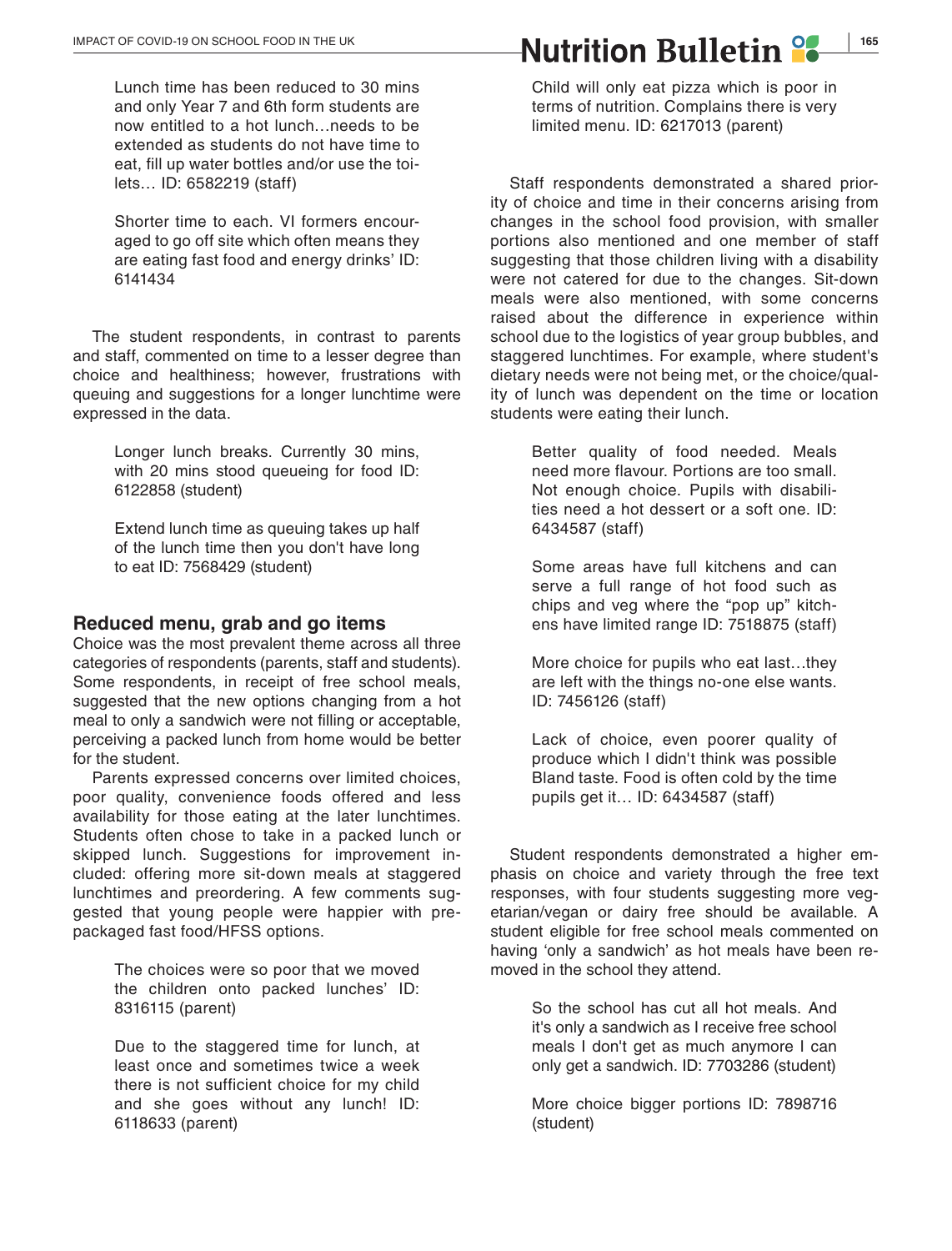## **166 |** ROSE et al.

there could be more options for vegans and vegetarians ID: 7739163 (student)

#### **Could be healthier**

Respondents commenting on nutrition or healthy options expressed a frustration with reduced nutritional quality and suggested improvements to include more fruit and vegetables and a reduction in HFSS options. Forty-four per cent of respondents thought that school food was less healthy than pre-COVID-19. The percentage of respondents who requested healthier options (Table 2) was close in spread between the three respondent categories (students 25%, parents 22%, staff 22%). Parents generally agreed that all options should be healthy, also suggesting an increase in fruit and vegetables or a reduction in unhealthy choices.

> Healthy food doesn't look appealing ID: 6132328 (parent)

> more healthy choices. Less availability of unhealthy food as this is what they will choose everyday ID: 6289888 (parent)

> My son's school offers bacon rolls or pizza as a snack at break time. These are not a snack. ID: 6304103 (parent)

> Child will only eat pizza which is poor in terms of nutrition. ID: 6217013 (parent)

My son's bubble was sent home… to selfisolate…The head teacher dropped a bag a food off which was kind but misguided. The bag contained apples and brown pitta, all good. But it also contained a 6 pack of crisps and a 5 pack of chocolate bars. I don't buy these items myself. Hardly nutritious for other families who may struggle to buy healthy food. In addition, the main food source was a box of soup sachets containing just under 100 kcals, again not sufficient as a meal. Being poor should not equal eating poor food… And school cooks also need more training. ID: 6304103 (parent)

Staff comments reflect their view that schools could provide healthy options, despite the COVID-19 guidelines. The limited salad, fruit and vegetable options, and the increased fast food options were expressed by staff respondents as a concern. The range of comments of

this type was from a range of geographical locations, demonstrating this is not a geographical issue. One staff respondent commented that as a food teacher they had 'no information on canteen'.

> More nutritious options. There is one main meal choice at our school now instead of three. Other hot food served is pizza, pastry products, pasta pots with limited veg and covered in cheese. Cold options consist mainly of sandwiches with a high proportion of mayonnaise and very limited salad options. ID: 6211006 (staff)

> Lots of HFHS options, no fish, pizza served most days and Chips once a week. Slush puppies served…Cheap sausage and bacon sandwiches available every day. Poor quality in my opinion. ID: 6522729 (staff)

> Too limited to non-nutritious quick options like pizza slices ID: 6223679 (staff)

Of those students who responded to the free text questions, most noted they would like to see 'more healthy options'.

> Offer more nutritional food such as fruit or vegetables. Reward individuals for choosing healthier options within the current food selection. ID: 8554800 (student)

> the vegetarian is limited and we find lunch options aren't as good or healthy ID: 6134576 (student)

> In my school, there is less cold food and in the hot food section it's lukewarm instead of hot. Furthermore there is more unhealthy food at the counter which concludes in us getting a bit more fatter. ID: 6528383 (student)

### **Schools are doing their best**

Some parents and staff added comments to express their views that schools were doing their best to at least offer something within the COVID-19 guidelines, with one parent preferring that their children like the newly introduced fast food options. There is evidence to suggest schools are varied in their approaches, and the data show good practice examples in finding other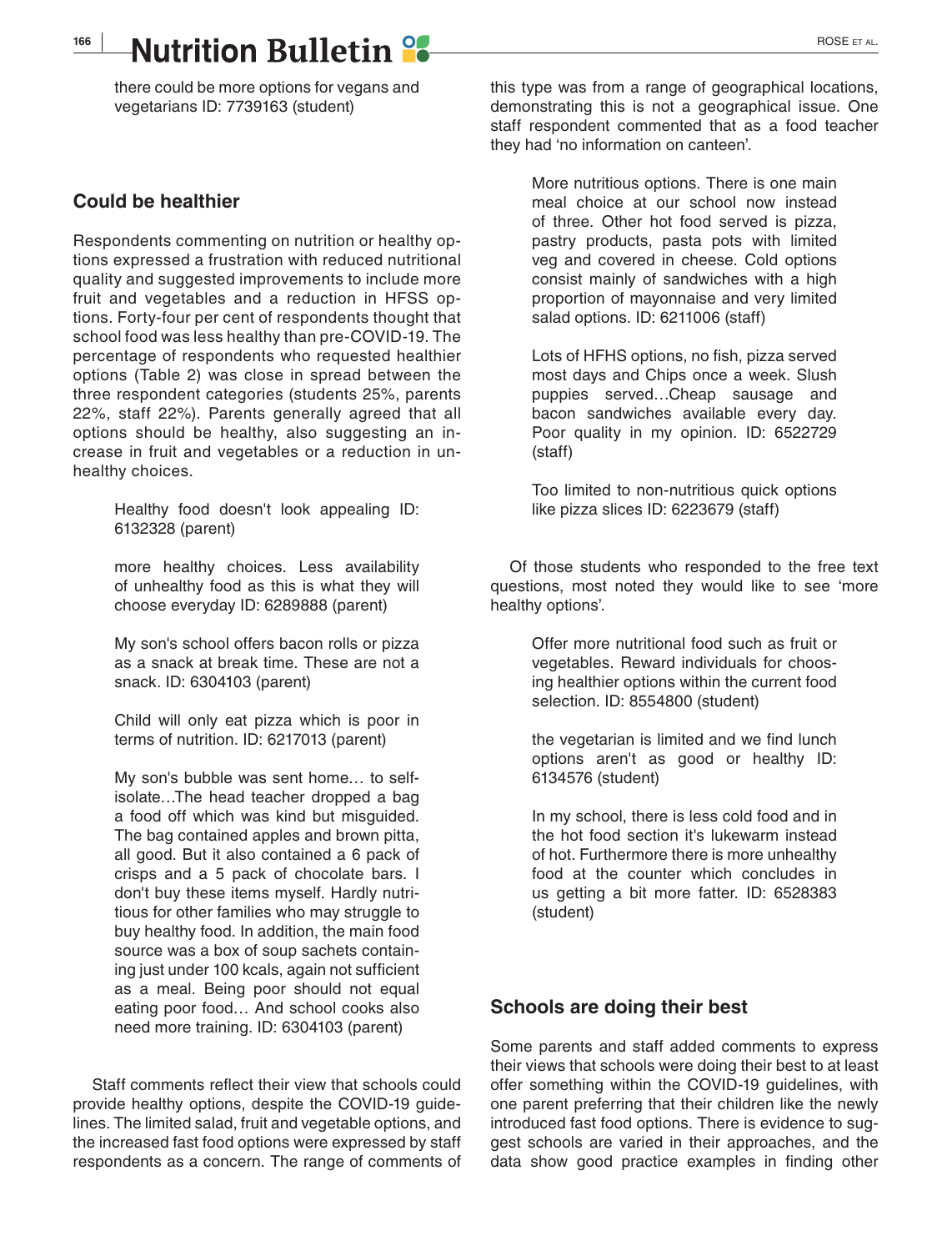ways to keep healthful but convenient options, such as introducing a pasta bar with various toppings.

> It is better than pre Covid due to staggered lunch breaks and most taking packed lunch, there's no queue ID: 6127806 (parent)

> The changes have actually worked better for my fussy kids with hot sandwiches and burgers, jackets ID: 6186929 (parent)

> My eldest was going into town for lunch so actually has to make healthier choices now they have to remain in school ID: 6118251 (parent)

> School has just introduced last week a pasta bar so various pasta and sauces/toppings, they love it! ID: 6297408 (parent)

> My daughter's school does a takeaway lunch one day a week for each year group… There is not as much choice as previously but it doesn't seem to be an issue, she still eats something. If anything it has made her try new things. ID: 7450620 (parent)

More participant views are displayed in Table S2.

## **DISCUSSION**

This study suggests that COVID-19 has presented further challenges to improving the nutrition intake of young people in a school setting. A clear pattern, revealed in the national survey data, indicated that a significant number of secondary or post-16 establishments may have been further from the School Food Standards (DfE, 2019) before the first school closures due to COVID-19 (March 2020), despite government guidance stipulating schools 'must comply with School Food Standards' (DfE, 2020). That data suggest many schools are not serving 'one or more portions of vegetables/salad and fruit per day' as outlined in the School Food Standards resources (DfE, 2019). In the current study, where students are quoted as consuming 'grab and go' options such as a bacon bun, slice of pizza or a bag of crisps at lunch or breaktime, this evidence indicates non-adherence to the stipulations of 'no snacks, except nuts, seeds, vegetables and fruit with no added salt, sugar or fat (applies across the whole school day)'. The Department for Education COVID-19 school food guidance advises 'hot lunches should be provided wherever possible to ensure that all pupils are able to eat at least one hot meal every day' (School Food Plan Alliance, 2020).

Evidence suggests that mal/undernourishment results in a weakened immune function, and those with obesity and co-morbidities such as type 2 diabetes are more likely to suffer worsened outcomes from COVID-19 (GNR, 2020). The pandemic adds more of a challenge for obesity prevention, particularly as children and young people from economically disadvantaged areas are most vulnerable (PHE, 2020; Tester et al., 2020). Current research suggests COVID-19 has relatively mild effects on children and young people (Chanchlani et al., 2020). The indirect health implications include delayed or limited access to health care, along with the potential of increase in adverse childhood trauma (family stress, violence, poor mental health; Chanchlani et al., 2020). However, it is yet unknown how these implications may impact school food provision going forward.

#### **The length of school lunch: Impact on food choice and overweight**

The current findings demonstrate that cleaning procedures and the logistics of keeping year groups apart as set out in the COVID-19 guidance (DfE, 2020) have negatively impacted the time young people have to eat their lunch. However, the length of break times including lunchtimes is a pre-existing issue, as these have reduced in the UK since 1995 (Blatchford, 2019). Blatchford (2019) examined changes to school lunchtimes in England for state-funded secondary schools between 1995 and 2017. The study reported overall reductions in break and lunchtimes, with half of the schools having lunchtimes of <45 minutes and a quarter reported as having >35 minutes (Blatchford, 2019). Reported reasons for the time reductions prior to the COVID-19 pandemic were related to ensuring sufficient time for learning and to limiting behavioural issues, which could take place during break/lunchtime. Although specific timings were not part of the questionnaire in the current study, some staff and young people mentioned students having only 5–10 minutes sit-down time. Ensuring sufficient time to eat food is often discussed within a social context (Lalli, 2019). The school dining experience is an opportunity for social competence, and this learning may be fundamental to human dignity (Harrell, 2017). A longer school lunch has also been found to be a protective factor in child overweight (Bhatt, 2014), as shortened times may be more conducive to eating habits which contribute to obesity, such as eating quickly, and the consumption of foods which are convenient and energy dense (Harrell, 2017). There is limited evidence on the optimal time for school lunches, although, in a study measuring the relationship of time to food and dietary intake, young people were more likely to consume more vegetables when given at least 25 minutes of sitting time (Cohen et al., 2016).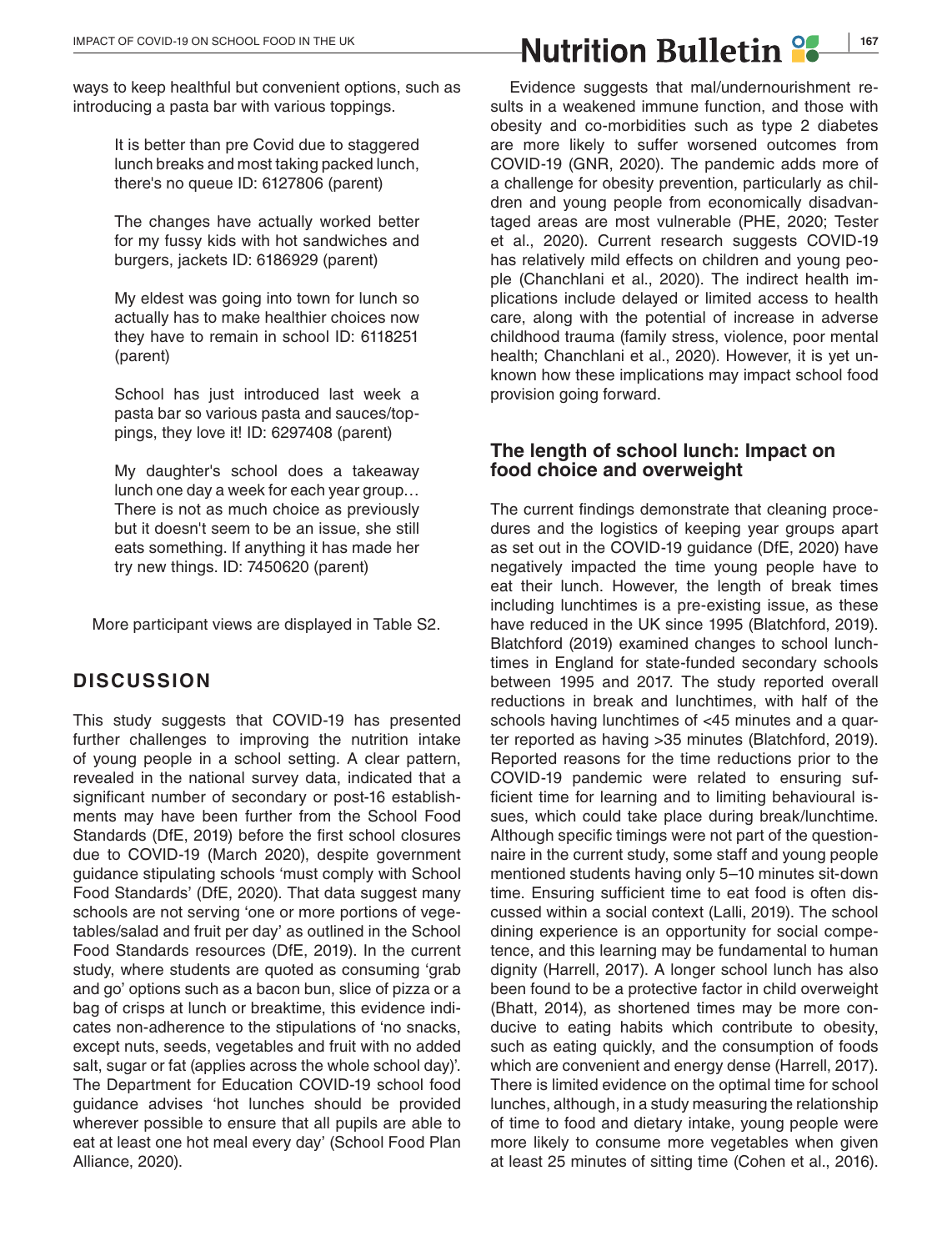## **168 |** ROSE et al.

In agreement with the current findings where queuing adversely impacted young people's school food experience, Sharma et al. (2017) suggested that healthy food was more likely to be chosen when there was reduced queuing/waiting time (Sharma et al., 2017).

### **It's fast and it's unhealthy**

These data highlight the significant challenge the COVID-19 guidelines have posed to effectively delivering a positive dining experience, and nutritionally balanced school food, with 44% of respondents stating the school food is less healthy than pre-COVID-19. The survey responses in the current study demonstrated the perceived increase in fast unhealthy food choices in schools since September 2020. The limited choice of school food options as a direct result of insufficient space or cooking areas, and a need to feed young people 'something' in limited time frames may have compromised the nutrient content of many school food offerings, with pizza, paninis and bacon rolls commonly featured. Parents who responded were in general agreement that all choices should be healthy, as they perceived young people would choose the unhealthy option. All respondents (regardless of category) suggested less HFSS and more fruits and vegetables should and could be available. The concern that we are moving further away from 'the healthy choice being the easiest choice' and the target of reducing obesity levels requires urgent attention, as eating habits developed by or during adolescence are likely to remain through adulthood (CSJ, 2017).

Adolescent eating behaviours are highly complex, and the cognitive development of food familiarity is of significant interest with regard to taste preferences towards HFSS options (Aldridge et al., 2009). Food familiarity can be encouraged through multiple tasting exposures to a variety of foods; therefore, low exposure of healthy foods from early years can affect food choices into adolescence and beyond (Aldridge et al., 2009). Furthermore, young people from less economically deprived families may be more likely to try a variety of foods (Flight et al., 2003). Contributory factors are multilevel and include the following: affordability of fruits and vegetables, fast food access, familial and community attitudes, marketing of HFSS and cultural norms (Dammann & Smith, 2009; Murphy et al., 2020).

#### **Skipping lunch or a home brought packed lunch…**

The current data highlight young people are often missing lunch or have changed to a packed lunch prepared from home. The reasons presented in the data include smaller portions, staggered timings or waiting time

increasing. The data reveal the value of having a packed lunch is also linked to the ability to snack at other times of the day and with insufficient time to consume lunch. In the past, home-prepared packed lunches have evaluated poorly with regard to nutrition in comparison with school meals (Pearce et al., 2013). Decisions influencing the contents of the packed lunches are again multitudinous, including convenience, individual taste preference/familiarity and cost (O'Rourke et al., 2020). However, more recently Taher et al. (2020) found older adolescents consuming more nutritious home brought lunches than observed in studies of younger children. In addition, as suggested by some parent responses in the current study, where young people leave school to purchase from local food outlets, the poorest food choices are made (Taher et al., 2020). Also, adolescents missing lunch or breakfast may adversely impact dietary quality, and consuming lunch may be associated with lower intakes of sugar and total fat (Medin et al., 2019).

### **Influences within a socioecological model**

Using a socioecological model may support the understanding of the multiple levels of influence which impact school food choice (Story et al., 2009). Figure 2 displays the perceptions and views within the findings of the current study, contributing to the perceived barriers and potential positive actions to be taken as shown with the current data. The model draws attention to the national school food policy adherence at the macrolevel, whilst in the school environment, influential factors include food policy, dining space, time for lunch and the offer of healthy convenient options. At the level of the individual student, the importance of understanding the young person's priorities in their school food choices. These factors may support and inform effective sustainable intervention to improve school food.

A deficiency of literature examining the views and perceptions of those involved in the delivery of healthy school food promotion and provision, including school leads, catering staff and suppliers, restricts the identification of effective whole systems approaches to nutrition education and opportunities to eat healthy food in the school setting (Turunen et al., 2017). The willingness and capacity of headteachers may be a significant factor in a school's overall 'healthy eating' culture (Kitchen et al., 2013). Also, little is known of how schools' contextual differences present a challenge to the development of consistent approaches, and therefore, more needs to be understood with regard to school types and demographics (*e.g*. location, food access and the number of students living with food insecurity; Tester et al., 2020). COVID-19 has highlighted and further exacerbated problems in the school setting as a health promoting environment.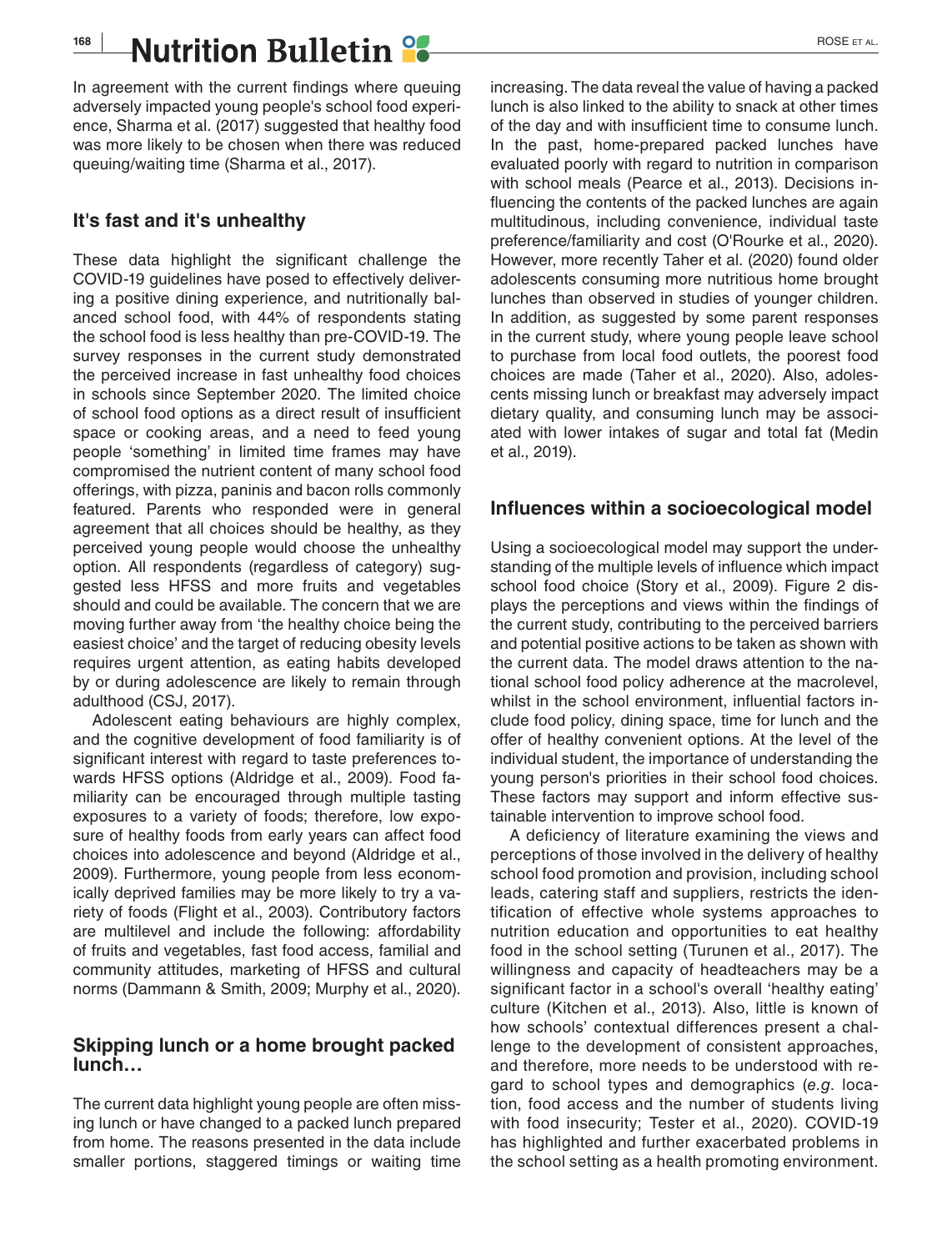Although evidence continues to emerge, currently this remains sparse. The issues in the delivery of healthy food to free school meals from the January 2021 third lockdown suggested there may be a requirement for expert nutrition advice for school catering suppliers. Although in response to poor quality food parcels being offered to free school meal pupils, the government guidance was amended. In January 2021, the option to utilise the voucher scheme to allow parents/ carers to purchase food was reintroduced, along with guidance for school catering in producing food parcels, which meet the School Food Standards (DfE, 2021).

Nevertheless, this study shows that parents and students value healthy school food provision, and that many of them perceive the healthiness of food has decreased as a result of COVID-19 guidance. As such, attention to improving school food, given the current climate and the extreme pressure schools are under, as recognised by respondents in the survey is urgently required.

## **Limitations**

One of the main limitations of this study is that nutritional analysis of school food has not been conducted, and therefore, findings are reliant on the self-reported views of students, parents and staff, and their perceptions of healthiness. Due to ethics requirements and the rapid response time required to collect the data, it was only possible to obtain views from students aged 16–18 years, therefore, the data are not fully representative of the wider adolescent student experience. The survey was largely representative of the North East and predominantly consisted of White British participants; therefore, it was not possible to run inferential statistics to gage the impact of COVID-19 guidance on different areas or ethnicity. It was therefore decided that descriptive statistics alongside the thematic analysis would befit the aim of exploring the barriers and facilitators. This also provides a limitation in the potential of transferability to all geographical areas. Also, important to note, the extent of the issues revealed in the data being solely attributed to guidance related to the current pandemic is difficult to determine without recent evaluation of school food, and indications of problems already existing.

### **Recommendations for practice and policy**

The good practices revealed in the data show that there are schools managing to deliver a healthy service, albeit a minority with regard to the data sample. Young people value choice, availability of healthy options and value for money. Where time is limited, efforts should

be made to create convenient healthy choices and incorporate strategies to reduce waiting time, which will increase the time young people have to eat their lunch. Recommendations of good practice where possible within COVID-19 guidance include:

- **•** having multiple areas for serving of school lunch and where there is challenge in serving hot meals to all year groups, having alternating weeks of hot sit-down meals and cold lunches, to ensure fairness in the range of foods served to all year groups;
- **•** keeping all students on school premises over lunchtime and break times (although this is normal practice in many schools, the survey identifies some schools allow students off premises at lunchtime);
- **•** offering choices which provide nutritious options (*e.g*. a pasta, rice/wrap station which has a variety of toppings);
- **•** be smart and inclusive with food choices which meet specific dietary requirements and incorporate (*e.g*. gluten free, vegetarian/vegan). This may include overnight oat pots with a choice of toppings and rice dishes;
- **•** nutritionists and dietitians should be consulted to provide advice on appropriate nutrition within restrictions including budget and limited preparatory equipment, in order to best support children and young people's nutritional needs.

Schools with in-house catering models may benefit from external support in the form of catering staff training, local authority involvement in implementing 'whole school' approach, budgets and accessing a range of local suppliers. National guidance for school meals with an understanding of the current restrictions may help schools to include best practice (e.g. whole-meal as the default option, fruit/vegetable pots). Where external catering contracts are used by schools, guidance specifies the School Food Standards should be included within the catering contract or service level agreement and stipulates regular evidence of compliance to be supplied to the school's governing body (DfE, 2020).

In addition, it may be useful at national level to supply schools with resources for the educating of young people on the importance of good immune health. Future research to examine the nutritional content of school food provision, and adherence to national school food policy may provide further insight into the effectiveness of school food provision in the UK.

#### **ACKNOWLEDGEMENTS**

Dr Lawrence Nnyanzi, Teesside University for his advice with data analysis.

#### **CONFLICT OF INTEREST**

None.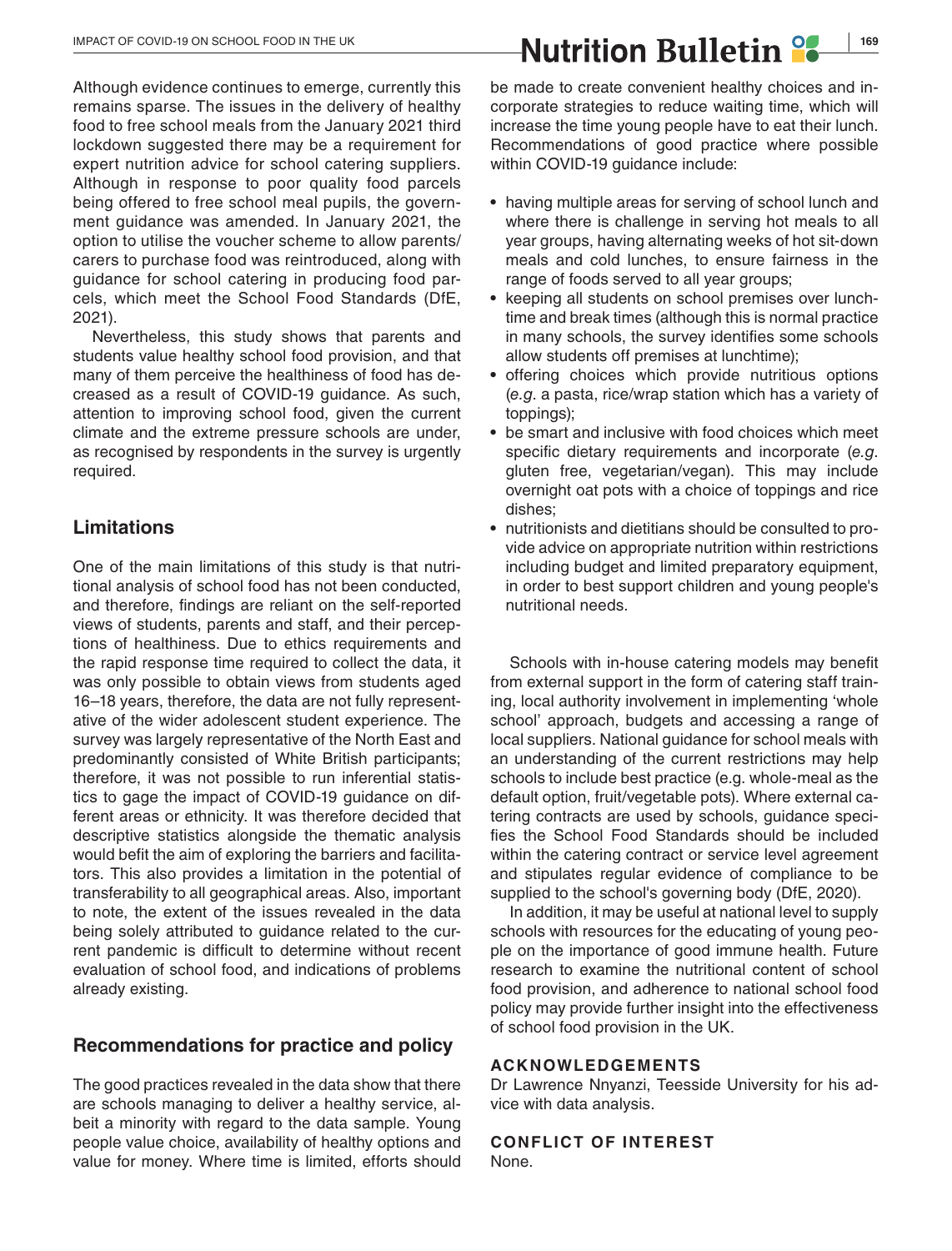## **170 |** ROSE et al.

#### **ETHICAL APPROVAL**

This study was conducted according to the guidelines laid down in the Declaration of Helsinki, and all procedures involving research study participants were approved by the School of Health and Life Sciences research ethics sub-committee at Teesside University (Ref: 2020 Sep 1325 Rose). Written informed consent was obtained from all subjects.

#### **ORCID**

*Kelly Rose* <https://orcid.org/0000-0001-5410-7143> *Laura Brown* [https://orcid.](https://orcid.org/0000-0002-7590-7323) [org/0000-0002-7590-7323](https://orcid.org/0000-0002-7590-7323) *Louisa Jane Ells* [https://orcid.](https://orcid.org/0000-0003-0559-4832) [org/0000-0003-0559-4832](https://orcid.org/0000-0003-0559-4832) Amelia A. Lake **Inttps://orcid.** [org/0000-0002-4657-8938](https://orcid.org/0000-0002-4657-8938)

#### **REFERENCES**

- Alberga, A., Sigal, R., Goldfield, G., Prud' homme, D. & Kenny, G. (2012) Overweight and obese teenagers: why is adolescence a critical period? *Pediatric Obesity*, 7, 261–273.
- Aldridge, V., Dovey, T.M. & Halford, J.C. (2009) The role of familiarity in dietary development. *Developmental Review*, 29, 32–44.
- Blatchford, B. (2019) School break and lunch times and young people's social lives: A follow up national study. UCL Institute of Education. Nuffield Foundation.
- Bhatt, R. (2014) Timing is everything: the impact of school lunch length on children's body weight. *Southern Economic Journal*, 80, 656–676.
- Biteback. (2020) *Hungry for Change. Guy's and St. Thomas Charity and Livity*. [https://publications.parliament.uk/pa/ld5801/ldsel](https://publications.parliament.uk/pa/ld5801/ldselect/ldfphe/85/85.pdf) [ect/ldfphe/85/85.pdf](https://publications.parliament.uk/pa/ld5801/ldselect/ldfphe/85/85.pdf)
- Braun, V. & Clarke, V. (2006) Using thematic analysis in psychology. *Qualitative Research in Psychology*, 3, 77–101.
- Chanchlani, N., Buchanan, F. & Gill, P.J. (2020) Addressing the indirect effects of COVID-19 on the health of children and young people. *Canadian Medical Association Journal*, 192, E921–E927.
- Cohen, J.F.W., Jahn, J.L., Richardson, S., Cluggish, S.A., Parker, E. & Rimm, E.B. (2016) Amount of time to eat lunch is associated with children's selection and consumption of school meal entrée, fruits, vegetables, and milk. *Journal of the Academy of Nutrition and Dietetics*, 116, 123–128.
- CSJ (Centre for Social Justice). (2017) *Off the Scales: tackling England's childhood obesity crisis*. London: The Centre for Social Justice.
- Dammann, K.W. & Smith, C. (2009) Factors affecting low-income women's food choices and the perceived impact of dietary intake and socioeconomic status on their health and weight. *Journal of Nutrition Education and Behavior*, 41, 242–253.
- Defeyter, G. & Mann, E. (2020) *The free school meal voucher scheme: what are children actually eating and drinking*. Northumbria University. [https://healthylivinguk.org/wp-conte](https://healthylivinguk.org/wp-content/uploads/2020/06/Covid-19-Free-School-Meal-Vouchers-FINAL.pdf) [nt/uploads/2020/06/Covid-19-Free-School-Meal-Vouchers-](https://healthylivinguk.org/wp-content/uploads/2020/06/Covid-19-Free-School-Meal-Vouchers-FINAL.pdf)[FINAL.pdf](https://healthylivinguk.org/wp-content/uploads/2020/06/Covid-19-Free-School-Meal-Vouchers-FINAL.pdf)
- DfE (Department for Education). (2019) *School food in England* (Education, D. f. ed).
- DfE (Department for Education). (2020) Guidance Providing school meals during the coronavirus (COVID-19) outbreak. (Education, D. f. ed. GOV.UK).
- DfE (Department for Education). (2021) Covid-19 free school meals guidance for schools. (Education, D. f. ed.).
- Flight, I., Leppard, P. & Cox, D.N. (2003) Food neophobia and associations with cultural diversity and socio-economic status amongst rural and urban Australian adolescents. *Appetite*, 41, 51–59.
- GNR (Global Nutrition Report). (2020) *2020 global nutrition report*. Bristol, UK: Development initiatives.
- Harrell, H. (2017) Children need sufficient time to eat school lunch. *American Journal of Public Health*, 107, 198.
- Jones, A., Bentham, G., Foster, C., Hillsdon, M., & Panter, J. (2007) Tackling obesities: future choices–obesogenic environments– evidence review. [https://www.researchgate.net/profile/Andy-](https://www.researchgate.net/profile/Andy-Jones-16/publication/252029378_Tackling_Obesities_Future_Choices_-_Obesogenic_Environments_-_Evidence_Review/links/00463539592c87995b000000/Tackling-Obesities-Future-Choices-Obesogenic-Environments-Evidence-Review.pdf)[Jones-16/publication/252029378\\_Tackling\\_Obesities\\_Future\\_](https://www.researchgate.net/profile/Andy-Jones-16/publication/252029378_Tackling_Obesities_Future_Choices_-_Obesogenic_Environments_-_Evidence_Review/links/00463539592c87995b000000/Tackling-Obesities-Future-Choices-Obesogenic-Environments-Evidence-Review.pdf) [Choices\\_-\\_Obesogenic\\_Environments\\_-\\_Evidence\\_Review/](https://www.researchgate.net/profile/Andy-Jones-16/publication/252029378_Tackling_Obesities_Future_Choices_-_Obesogenic_Environments_-_Evidence_Review/links/00463539592c87995b000000/Tackling-Obesities-Future-Choices-Obesogenic-Environments-Evidence-Review.pdf) [links/00463539592c87995b000000/Tackling-Obesities-Futur](https://www.researchgate.net/profile/Andy-Jones-16/publication/252029378_Tackling_Obesities_Future_Choices_-_Obesogenic_Environments_-_Evidence_Review/links/00463539592c87995b000000/Tackling-Obesities-Future-Choices-Obesogenic-Environments-Evidence-Review.pdf) [e-Choices-Obesogenic-Environments-Evidence-Review.pdf](https://www.researchgate.net/profile/Andy-Jones-16/publication/252029378_Tackling_Obesities_Future_Choices_-_Obesogenic_Environments_-_Evidence_Review/links/00463539592c87995b000000/Tackling-Obesities-Future-Choices-Obesogenic-Environments-Evidence-Review.pdf)
- Kim, SY, Sim, S, Park, B, Kong, IG, Kim, J-H & Choi, HG (2016) Dietary habits are associated with school performance in adolescents. *Medicine*, 95. [https://dx.doi.org/10.1097%2FMD.0000000000](https://dx.doi.org/10.1097%2FMD.0000000000003096) [003096](https://dx.doi.org/10.1097%2FMD.0000000000003096)
- Kitchen, S, Poole, E & Reilly, N (2013) School food: head teachers' and school senior managers' perceptions survey, research report.
- Lalli, GS (2019) School meal time and social learning in England. *Cambridge Journal of Education*, 50,57–75.
- Medin, A.C., Myhre, J.B., Diep, L.M. & Andersen, L.F. (2019) Diet quality on days without breakfast or lunch – identifying targets to improve adolescents' diet. *Appetite*, 135, 123–130.
- Murphy, G., Corcoran, C., Tatlow-Golden, M., Boyland, E. & Rooney, B. (2020) See, like, share, remember: adolescents' responses to unhealthy-, healthy-and non-food advertising in social media. *International Journal of Environmental Research and Public Health*, 17, 2181.
- NAO (National Audit Office). (2020) Childhood obesity. Available at: [https://www.nao.org.uk/wp-content/uploads/2020/09/child](https://www.nao.org.uk/wp-content/uploads/2020/09/childhood-obesity.pdf) [hood-obesity.pdf.](https://www.nao.org.uk/wp-content/uploads/2020/09/childhood-obesity.pdf) [Accessed 5th May 2021].
- O'Rourke, B., Shwed, A., Bruner, B. & Ferguson, K. (2020) What's for lunch? Investigating the experiences, perceptions, and habits of parents and school lunches: a scoping review. *Journal of School Health*, 90, 812–819.
- Pagliai, G, Dinu, M, Madarena, M et al. (2020) Consumption of ultraprocessed foods and health status: a systematic review and meta-analysis. *British Journal of Nutrition*, 1–11.
- Pearce, J., Wood, L. & Nelson, M. (2013) Lunchtime food and nutrient intakes of secondary-school pupils; a comparison of school lunches and packed lunches following the introduction of mandatory food-based standards for school lunch. *Public Health Nutrition*, 16, 1126–1131.
- PHE (Public Health England). (2019) NDNS: time trend and income analyses for Years 1 to 9 Available at: [https://www.gov.uk/gover](https://www.gov.uk/government/statistics/ndns-time-trend-and-income-analyses-for-years-1-to-9) [nment/statistics/ndns-time-trend-and-income-analyses-for](https://www.gov.uk/government/statistics/ndns-time-trend-and-income-analyses-for-years-1-to-9)[years-1-to-9](https://www.gov.uk/government/statistics/ndns-time-trend-and-income-analyses-for-years-1-to-9). [Accessed 5th May 2021].
- PHE (Public Health England). (2020) *Supporting weight management services during the COVID-19 pandemic*. Available at: [https://assets.publishing.service.gov.uk/government/uploads/](https://assets.publishing.service.gov.uk/government/uploads/system/uploads/attachment_data/file/915274/WMS_Report.pdf) [system/uploads/attachment\\_data/file/915274/WMS\\_Report.](https://assets.publishing.service.gov.uk/government/uploads/system/uploads/attachment_data/file/915274/WMS_Report.pdf) [pdf](https://assets.publishing.service.gov.uk/government/uploads/system/uploads/attachment_data/file/915274/WMS_Report.pdf). [Accessed 5th May 2021].
- Proffitt Leyva, R.P., Mengelkoch, S., Gassen, J., Ellis, B.J., Russell, E.M. & Hill, S.E. (2020) Low socioeconomic status and eating in the absence of hunger in children aged 3–14. *Appetite*, 154, 104755.
- Rose, K., Lake, A.A., Ells, L.J. & Brown, L. (2019) School food provision in England: a historical journey. *Nutrition Bulletin*, 44, 283–291.
- Rose, K., O'Malley, C., Eskandari, F., Lake, A.A., Brown, L. & Ells, L.J. (2021) The impact of, and views on, school food intervention and policy in young people aged 11–18 years in Europe: a mixed methods systematic review. *Obesity Reviews*, 22, 11–18.